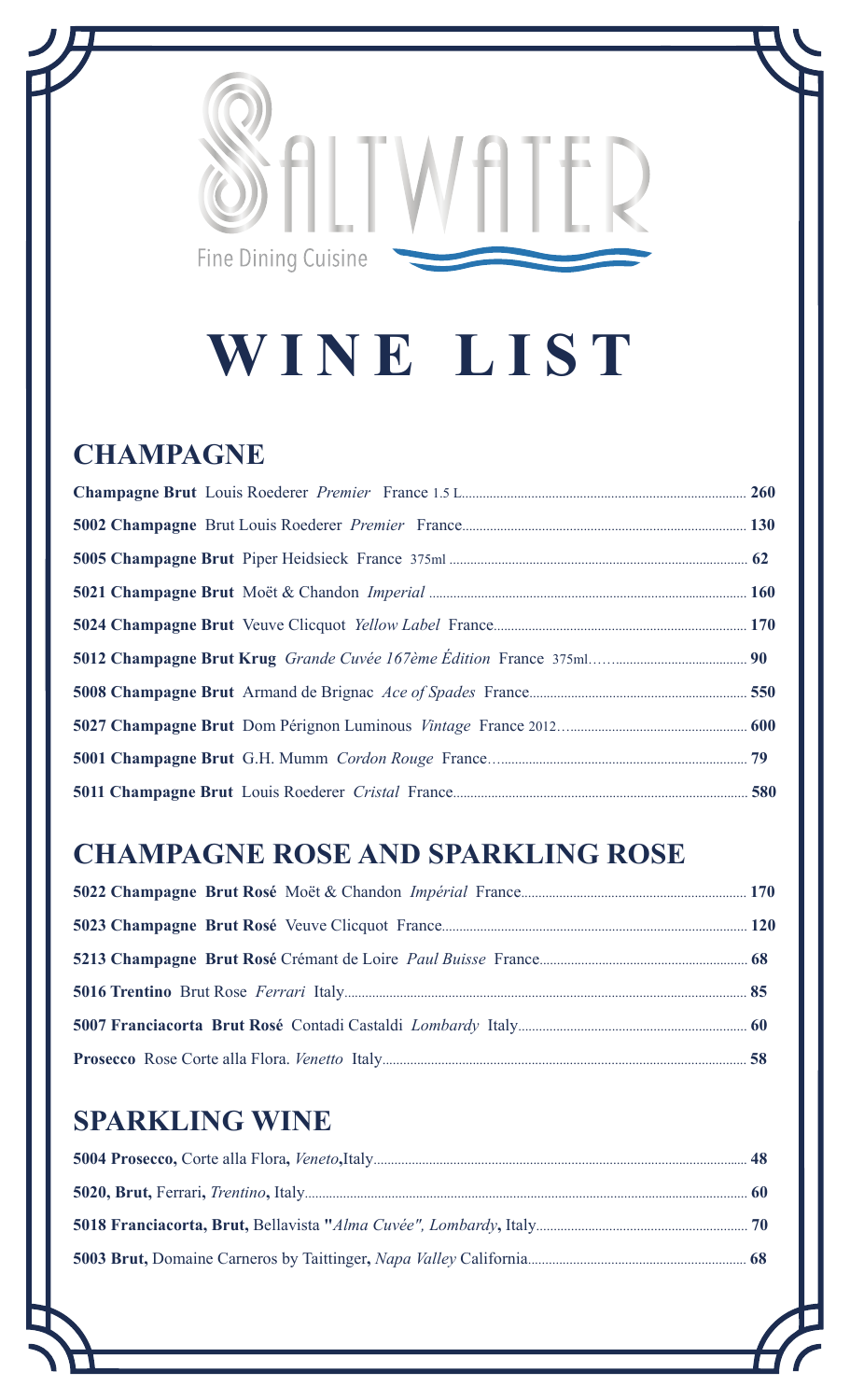### **WHITE WINE**

| 54 5100 Riesling Thomas Schmitt Private Collection Mosel Qualitätswein Germany       |  |
|--------------------------------------------------------------------------------------|--|
|                                                                                      |  |
| 5206 Muscadet de Sèvre et Maine Saget La Perrière Les Clissages d'Or Loire France 56 |  |
|                                                                                      |  |
|                                                                                      |  |

### **CHARDONNAY**

## **WHITE BURGUNDY**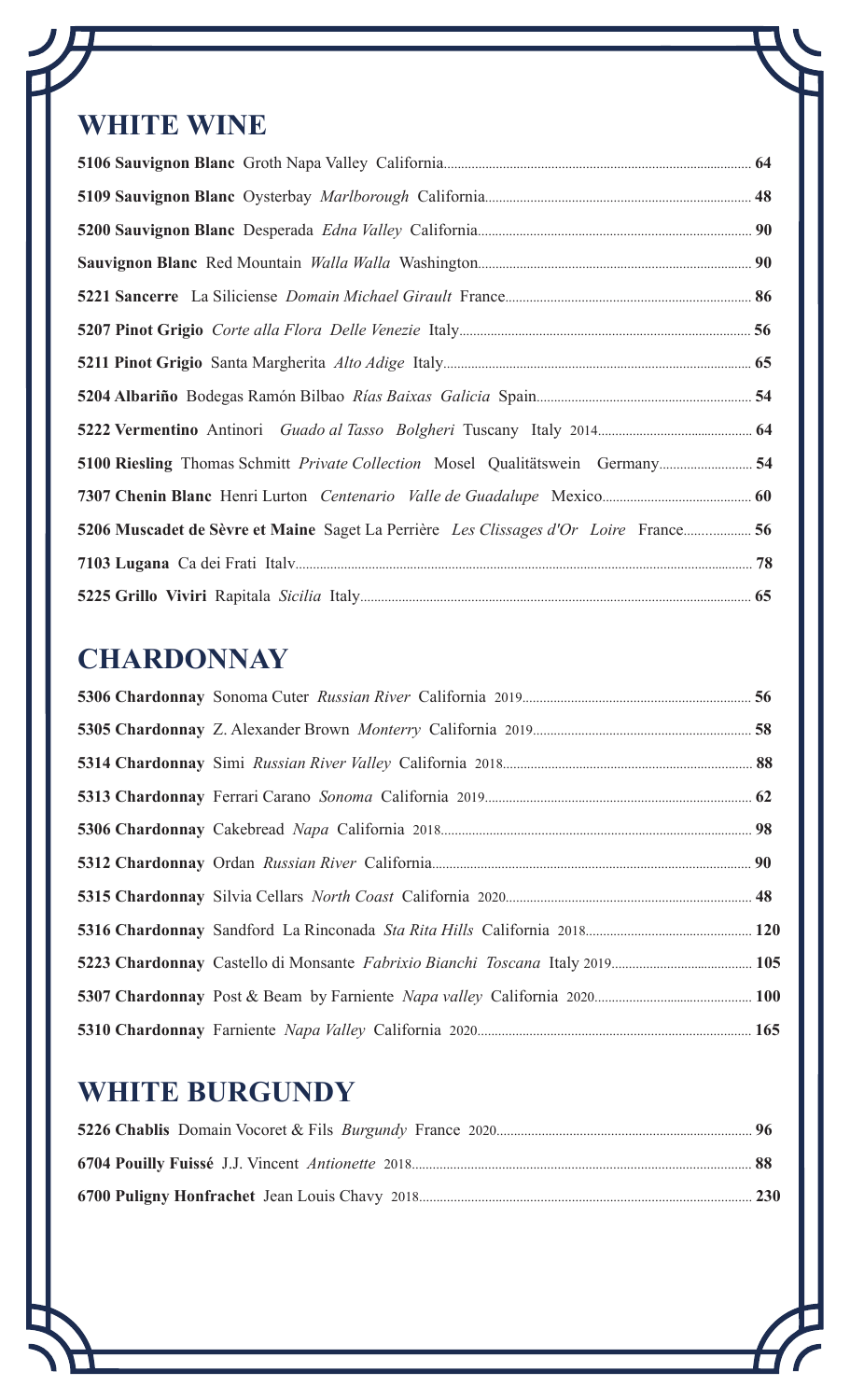## **ROSE**

## **PINOT NOIR**

|  | 5510 Pinot Noir Belle Glos Las Alturas Vineyard Santa Lucia Highlands California 2019 90 |  |
|--|------------------------------------------------------------------------------------------|--|
|  |                                                                                          |  |
|  | 5519 Pinot Noir Emeritus Hallberg Ranch Russian River Valley California 2015 375ml 44    |  |
|  |                                                                                          |  |
|  |                                                                                          |  |
|  |                                                                                          |  |
|  |                                                                                          |  |
|  |                                                                                          |  |

## **RED BURGUNDY**

| Aloxe-Corton <i>Premier Cru</i> Jean Claude Boisset <i>Les Valozières Bourgogne</i> France 2014 160 |  |
|-----------------------------------------------------------------------------------------------------|--|
|                                                                                                     |  |

## **MERLOT**